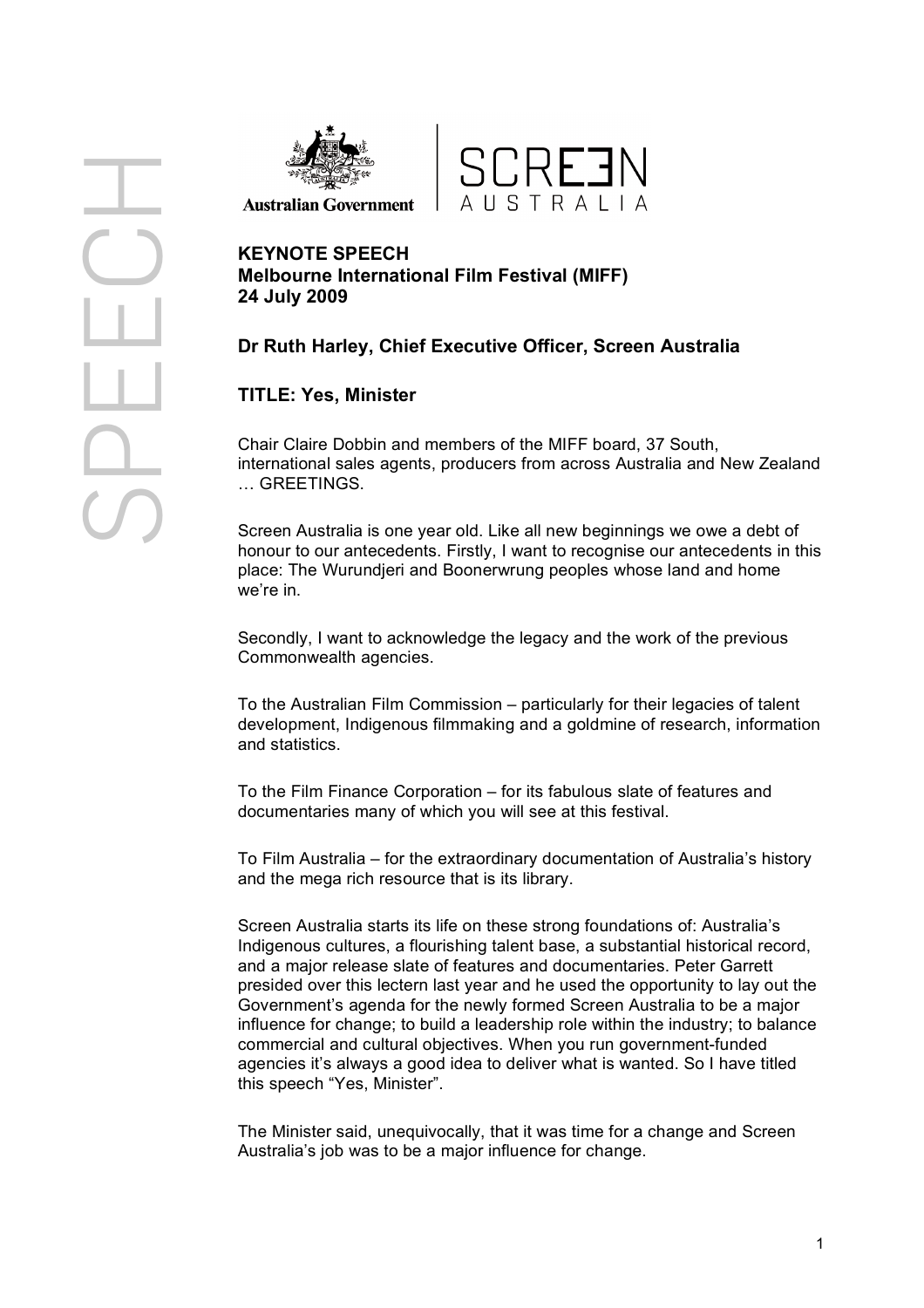That was why the Government had radically restructured its screen support machinery. It introduced the Producer Offset scheme and created a single federal support agency, Screen Australia.

The Government expected Screen Australia to be very different from the bodies it replaced, and innovative in its approach. Furthermore, it would have less funding with which to do the job. In particular, the Minister suggested a rebalancing of priorities – a reduction in direct production investment, which was to be used to top up culturally significant projects over and above the Offset, and an increase in the funds and emphasis given to development and marketing. As you know, Screen Australia's funding priorities do look different now. So – "Yes, Minister". If I could show you a slide, you'd see a shift in the allocation of funds.

Production investment has decreased in line with the reduced appropriation in funds and we have increased the allocation to development and marketing because of our commitment to assisting Australian productions in reaching wider audiences. We've also made a 20 per cent reduction in our expenditure on administration down from \$29 million to \$23 million.

It is a truism that all change involves loss and people are always unhappy about loss. There is always a risk that change doesn't work – and that breeds more change. Whenever we make one program a higher priority, at the other end of the seesaw, something else becomes a lower priority.

Over this year we've held extensive consultation about all the programs of our predecessors. Every one of those programs has its strong supporters. So, inevitably there have been some controversies. The argument about relative priorities will continue. But one thing is for sure – if you want a different result, you need to do different things. So we have ceased some programs, changed others and introduced a number of new ones. The next challenge of course, is to evaluate the changes. We must be unafraid of measuring the results or of changing our approach if what we've tried isn't getting us towards our goals. That's one way we can respond to the Minister's second challenge – for Screen Australia to build a leadership role in the industry.

### **TO BUILD A LEADERSHIP ROLE WITHIN THE INDUSTRY**

We're a small agency, in a diverse industry with no shortage of chiefs. However, there are ways in which we believe Screen Australia can play a useful leadership role.

When there are strategic issues needing attention for the industry as a whole, we can focus in that direction. We're doing that. We're building new programs in script and talent development and in marketing. We're putting a priority on talent renewal and on our Indigenous programs.

Over the next three years our Indigenous Department will build on the success of recent years to foster new talent and to support the practising filmmakers working in the industry. And by the way – hasn't it been a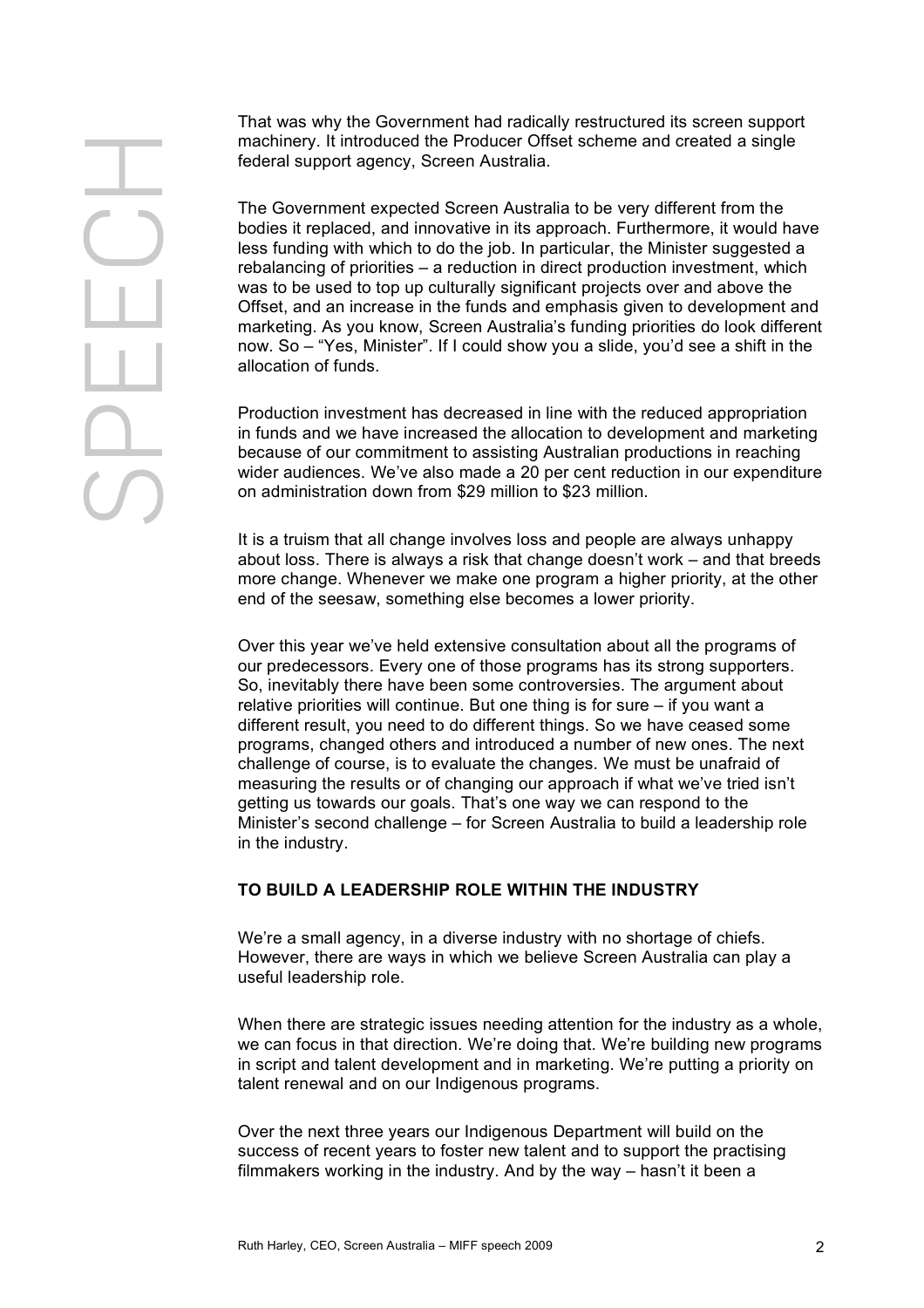sensational year for them? We're thrilled with the success of *Samson & Delilah:* first the Camera D'Or at Cannes, and then with Australian audiences at the box office. There will be many more successes for this film. The website for *First Australians* was awarded the enormous accolade of being named one of the Top 10 Websites in the world at the recent Interactive Media Awards ceremony in New York.

These are obvious measures of success: international awards and audience numbers. Other measurement is a lot harder. Screen Australia can take a leadership role through our work on statistics and research.

What gets measured directs our attention. So our statistics and research team must do more than provide an opportunity to say, "Oh, that's interesting". No, we need to develop usable tools. For example, measures of industry sustainability:

- how much revenue is the industry generating?
- how much investment does it attract from sources other than the government, and
- are we attracting and developing the next generation of passionate. visionary, skilled story tellers and producers?

We must be unafraid to assess our progress in stimulating demand from Australian audiences. There will be good years and bad years. We know that. But what are the trends?

- how much value are audiences getting from Australian content?
- are they watching on big screens in cinemas, on televisions at home or on iPods on the bus, or all of these?
- how many of them are watching Australian films, or Australian television programs? Or Australian content made for new platforms?

Our research and statistics effort will help us – and the industry – keep focused on the right targets.

The third way Screen Australia can play a leadership role is in the way we collaborate with other players in the industry. We're committed to building a network of stronger partnerships with state agencies, and to improving our networks and relationships with guilds, the firms and organisations that make up the screen industry.

We've made efficiency savings through our consolidation into a single agency. There will be opportunities for reducing transaction costs by working collaboratively with other agencies and firms to reduce processing. For example, we've recently concluded a review of our relationships with the screen resource organisations. Working with the State Government agencies,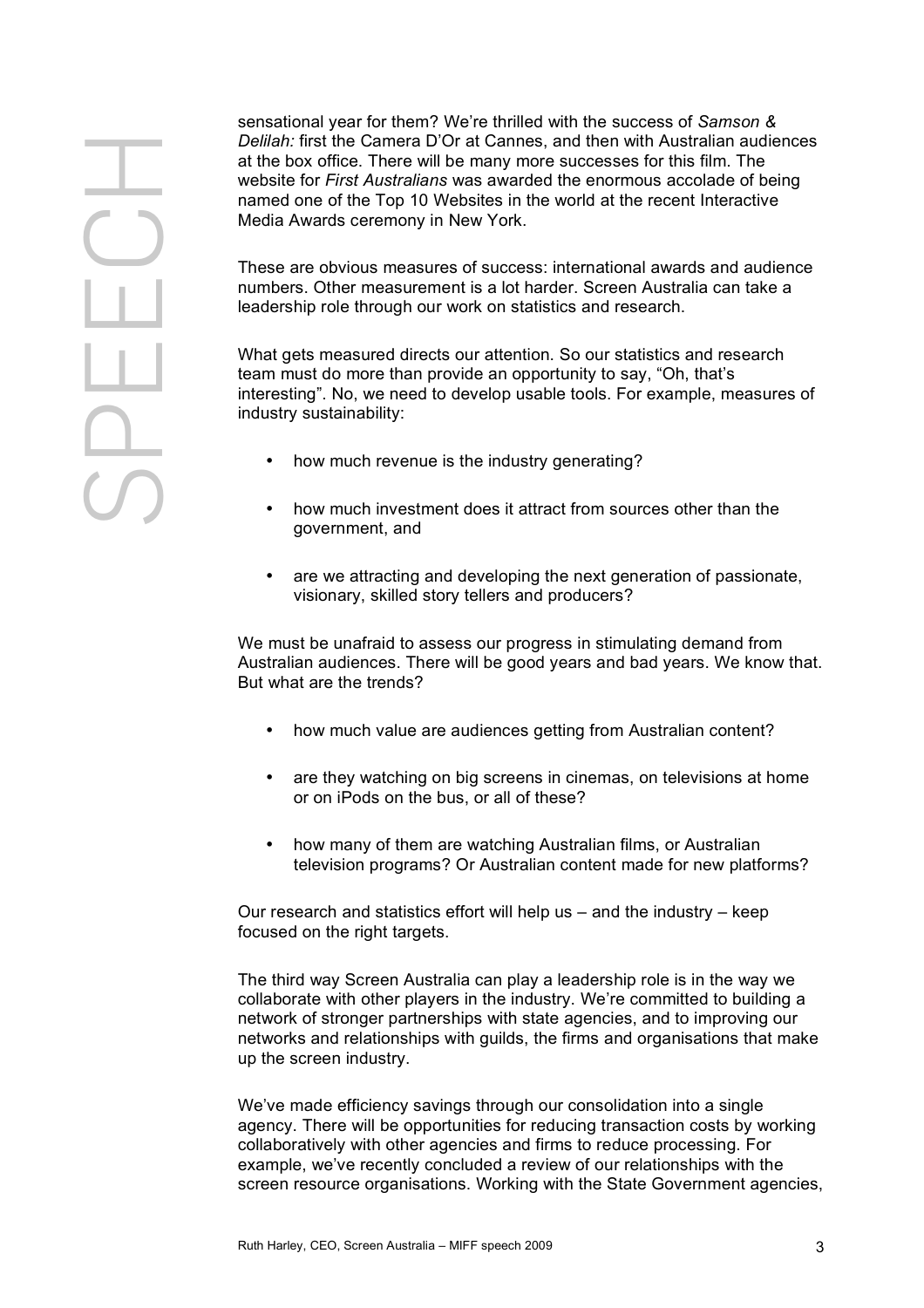we've developed a tripartite arrangement that will give those organisations clearer goals and direction. It will make sure they complement other initiatives without adding to their reporting burden. It's a small example of 'joined-up government' but it's an improvement on what was there. We believe it will make those organisations and their programs more effective.

It's a way of working we intend to continue. Another partner – and one who shares our objective of increasing sustainability – is the Australian Film Television and Radio School, and in particular their Centre for Screen Business. We're working with them to finalise our three-year research plan, and we intend to create a joint advisory panel to help us involve the wider industry in our thinking. In our industry, anything we can do to reduce costs and to align the effect of different programs is to be welcomed.

So, to Peter Garrett's second instruction I believe we can respond, "Yes, Minister". That brings me to the third and last of the Minister's challenges.

The Minister's third challenge to Screen Australia was:

## **TO BALANCE COMMERCIAL AND CULTURAL OBJECTIVES**

The Minister identified twin priorities:

- to assist the development of a more sustainable screen industry, and
- to grow domestic audiences.

Those twin priorities of better businesses and bigger audiences have taken centre stage.

Our draft corporate plan begins with a vision that: audiences will demand Australian content that contributes to the cultural fabric of society. And that is delivered to them across a variety of platforms by a flourishing screen production industry. In pursuing that vision, Screen Australia's major goals are:

- to grow demand for Australian content to assist in the development of a more sustainable screen industry,
- to increase the quality, variety and ambition of projects and talent being developed,
- to ensure Indigenous content is central to the wider success of the Australian screen industry,
- to be an authoritative source of information about the industry.

Every one of our programs or activities contributes to those goals – and to meeting the twin challenges of dollars and seats.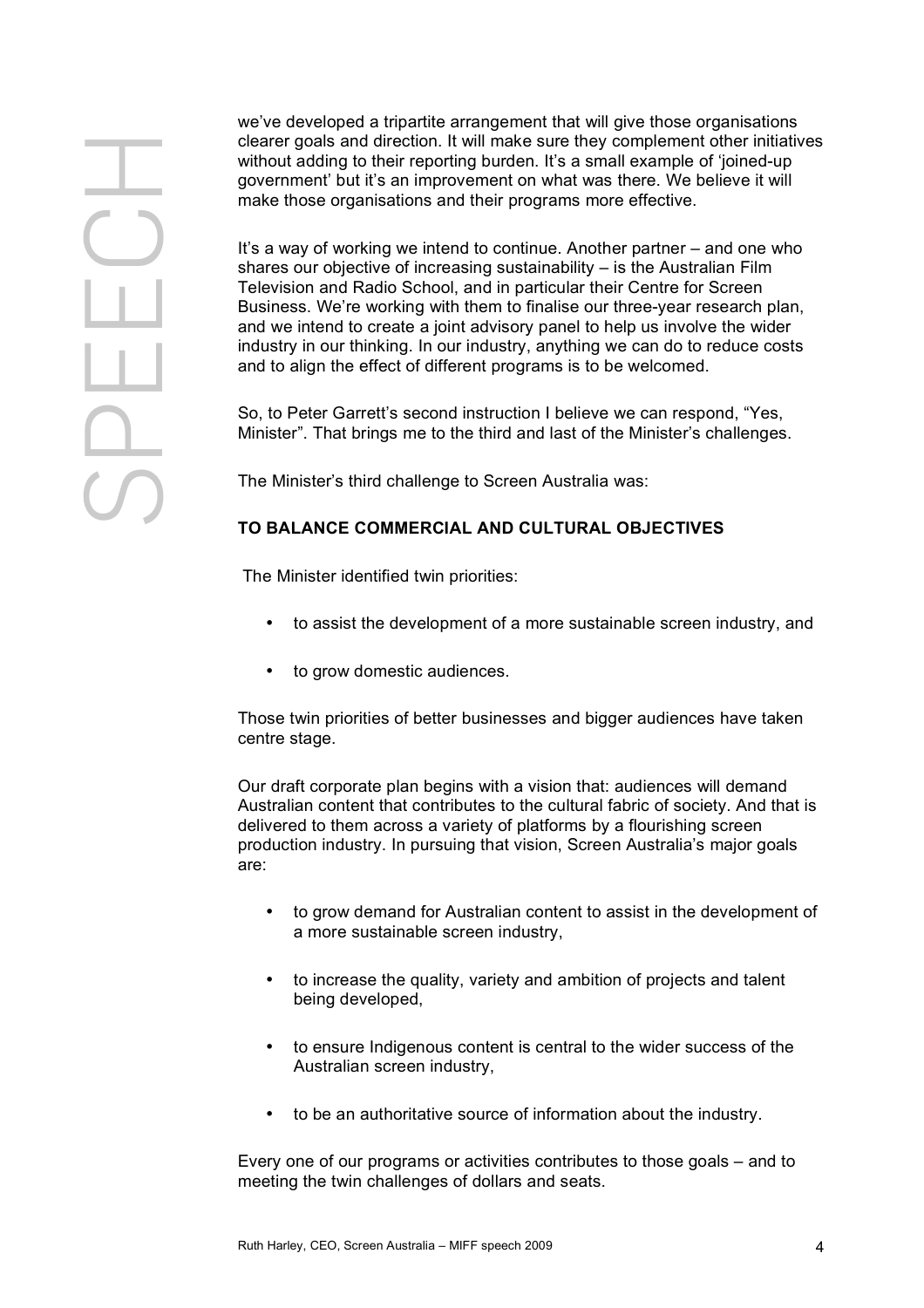### **A MORE SUSTAINABLE INDUSTRY: dollars**

We have three major strategies to help improve sustainability:

- to make the Offset scheme work as well as possible,
- to incentivise private investment in the industry via Enterprise,
- to focus on constantly renewing the talent base.

## **PRODUCER OFFSET SCHEME**

The Producer Offset scheme was developed to improve the industry's sustainability, and to provide a way for more commercial projects to be made without the need for direct investment from a government agency.

Since 1 July last year Screen Australia has issued 45 final certificates for the Producer Offset with another 20 in the pipeline. This will add up to: 16 to feature films, 16 to TV dramas and 33 to documentaries.

The Offset scheme operates under the strict secrecy provisions of the Taxation Act. Our left hand (the Offset team) is actually forbidden from telling our right hand (the stats team) what it's doing. It means we sometimes cop an earful when we ring producers to find out things they think they've already told us. More importantly, it has given us some challenges in being able to say confidently what effect the Offset is having on levels of production. There is some concern among the industry that as a result of the global financial crisis, fewer and fewer films are able to cover the gap, and that they can't be made without direct investment from Screen Australia. It's a story told in a typically gung-ho style by Antony Ginnane in ScreenHub this week.

But here's OUR best estimate: in aggregate, the Offset scheme has delivered somewhere between \$60 and \$70 million of production support in each of the last two years. In 2007–08 and 2008–09, we believe some 34 feature films and 55 television projects went into production using Offset assistance, without any direct investment from Screen Australia. That sounds like a lot, but we also know the scheme is being used by productions of very different sizes including a number of microbudget films.

We've seen an unprecedented increase in the number of quality feature proposals for production investment. There were 20 last month and another 14 this month. However, our ability to provide top-up funding is limited. Screen Australia's funding was \$102.9 million in 2008–09. It will be \$93.5 million for 2009–10 and it will be reduced the year after to \$89.4 million. This year there is about \$60 million for production reducing to \$55 million next year.

It's a cut over two years of just over 13 per cent, so how much that cut is made up for by production using the Offset scheme is something we'll continue to look at very carefully. It is imperative that the Offset works well.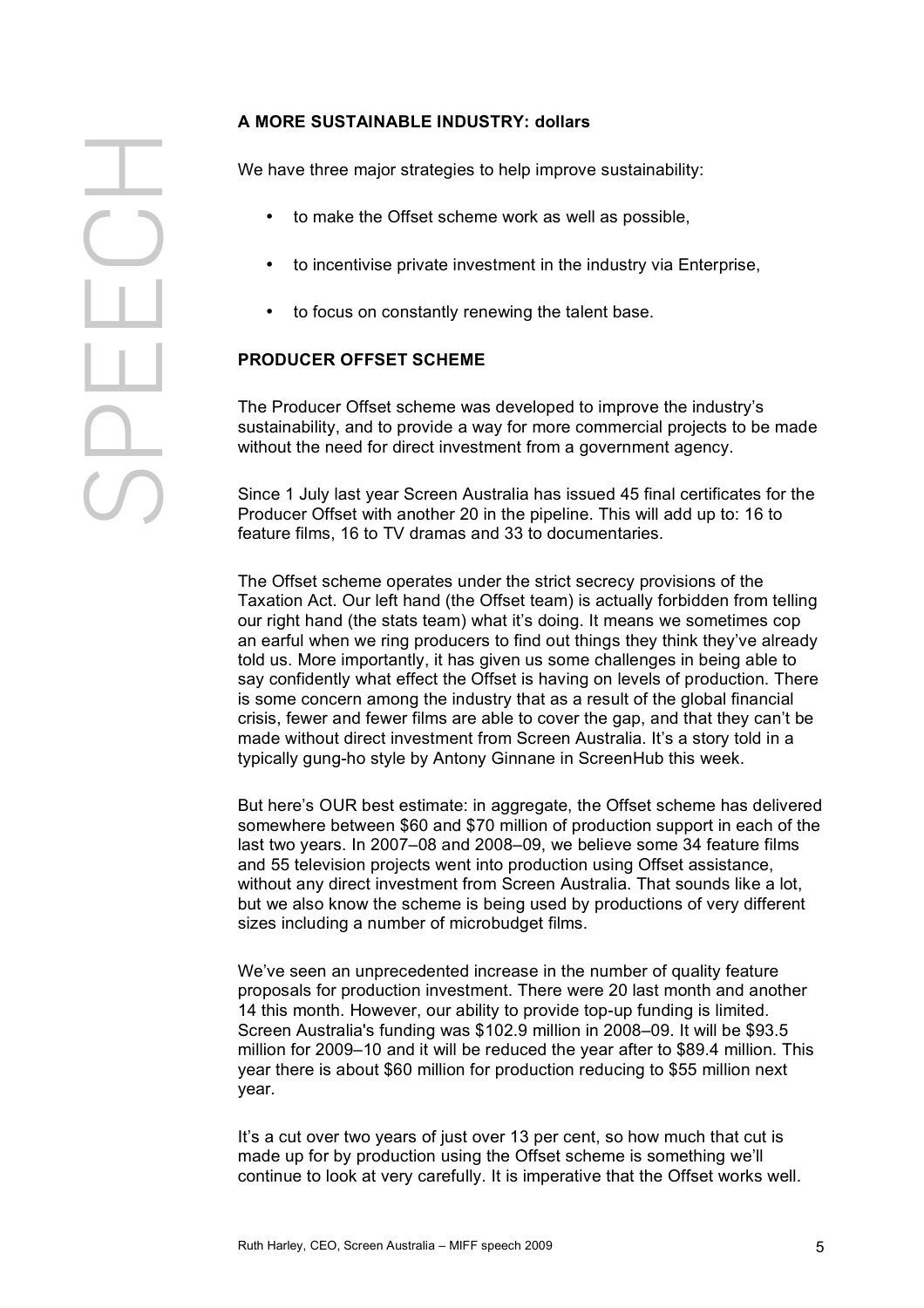Inevitably there have been teething problems. We've worked very closely with the industry to fix them. Over the last four months we've had success with the problem of the timing of acquittals. It's done. Special-purpose companies with a final certificate for the Producer Offset can voluntarily wind up, trigger the assessment of a final tax return, and receive the Offset. It's not perfect but it'll work for a lot of producers and financiers.

There's an alternative solution for integrated TV production companies. Once they're certified for the Offset, with the Australian Tax Office's approval, they can vary their ongoing tax instalments in anticipation of receiving the Offset at the end of the financial year.

We share the industry's concern about the difficulty of sourcing loans to cashflow the Offset. There are lenders in the private and public sector who are willing to lend against the Offset for larger loan amounts – \$1 million and more.

However, there are still problems for lower-budget projects like documentaries. Now that we have a way to solve the acquittal problem we have a much better chance of attracting lenders to solve the other problems. Conversations with lenders give us hope. I can't say more right now. But I am optimistic.

### **THE ENTERPRISE PROGRAM**

A competitive industry means more than a tough contest over slices of a shrinking subsidy pie. It means finding ways to grow revenues and attracting investment from private sources. We're not alone in putting a priority on helping the industry to develop more sustainable enterprises. The recent review of the Victorian Screen Industry echoed the Minister's call here last year for creativity and innovation in business, as well as on the screen.

Our Enterprise Program is designed to help companies do exactly that, and we've allocated \$3 million in this financial year 2009–10. The Enterprise team received 137 Expressions of Interest requesting over \$44 million for the first year of funding and a total of \$129 million over three years. Earlier this week we finalised the short list for that program.

We've looked particularly for proposals that focus on the need to find new revenue and new investors. We're looking for companies that know that while it might be good for one company if it wins a bigger share of subsidy, it doesn't improve the sustainability of the industry as a whole.

We've given priority to the applications we've judged most likely to lead to a significant step in the direction of sustainability, as well as to companies with outstanding feature development practice and strong slates.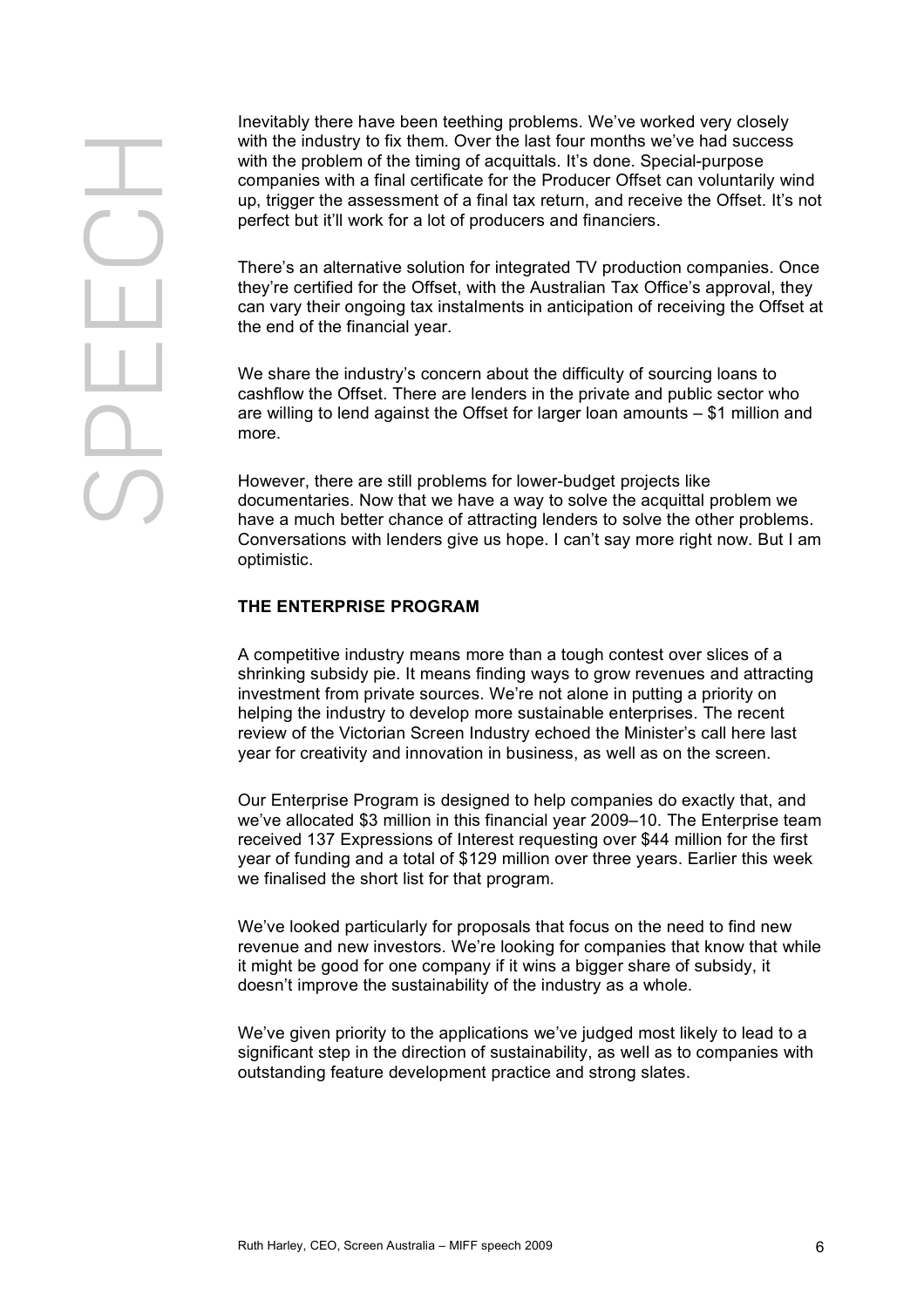### **TALENT RENEWAL**

The third leg of the sustainability trifecta is talent renewal – Offset, business development and ensuring the next generations of entrepreneurs and creators are coming up the ranks. We're announcing today four new development initiatives.

The Springboard Short Film Program, The Short Film Completion Fund, The Screen Australia/Film Four Producer Internship Program, and the Script Factory Foundation Development Training Initiative. Four new programs aimed at supporting Australian film practitioners to create outstanding Australian content that engages audiences.

You can find more details about them in our press release and Martha Coleman, our Head of Development, is also here at the festival and will be delighted to talk to you about them.

So we have another credit on the plus side of the Minister's "TO DO" ledger.

But just in chance you think this is too, too sycophantic, the Minister in his speech last year referred to the "underwhelming" state of Australian feature films. And I think here we can say, 12 months later, a resounding "No, Minister". The state of Australian feature films this year is pretty terrific.

It's a tough business and it's foolhardy to look at the share of domestic box office half way through a year, but let's do it anyway. We're tracking much better than we were at this time last year, when we were looking at a share of less than 1 per cent. So far this year, the domestic share is close to 5 per cent. It does include \$10 million from Baz Luhrmann's *Australia*, but there is also *Mary & Max* at \$1.3 million, *My Year Without Sex* and *Disgrace* at around \$1 million each and *Samson & Delilah* nudging \$3 million. The question of course is, how do we build on this success and keep the audience charts moving upwards? How do we meet that critical challenge from the Minister's list – to grow domestic demand for Australian screen content?

Screen Australia has placed a priority on the audience in our development, production investment and marketing programs. Last week we made an announcement about our marketing programs. From inception through development, production and distribution, whenever we do provide support, we'll expect to see audience focus at every step. Within production budgets, we'll expect to see funds allocated specifically to provide marketing materials.

Our number one research priority is to provide information valuable to people making commercial decisions in our industry. We intend to provide information, as well as opportunities for skills development, to help producers and distributors make better marketing decisions. We will continue to build international connections through a program of travel grants and by managing Australia's presence at key international markets.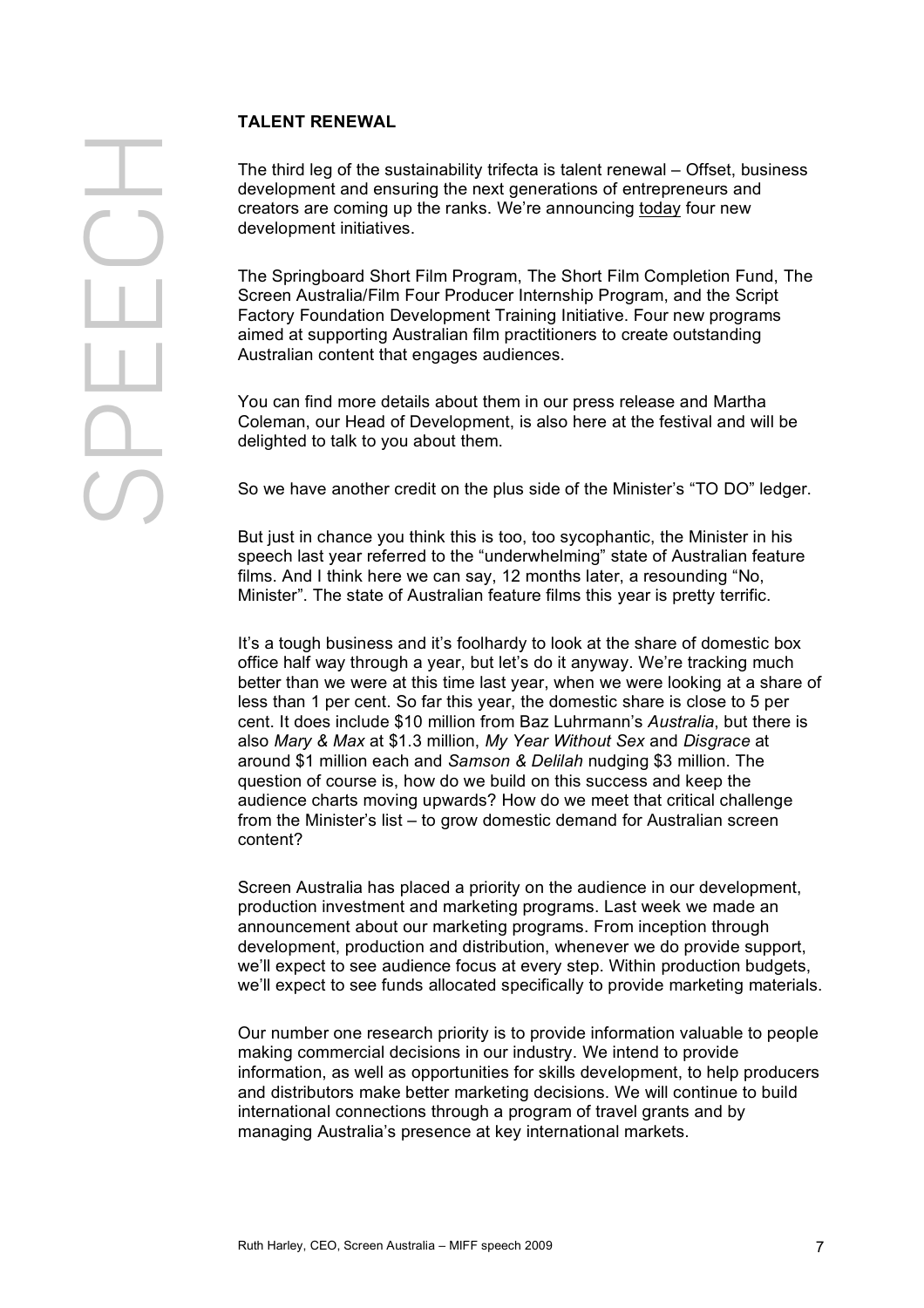Our production investment division, like the rest of the organisation will be looking for a focus on audiences. Multiple audiences. Different demographics. Different tastes. Different genres. Different platforms. The most exciting part of being at MIFF tonight is being part of the audience at the world premiere of a remarkable film, *Balibo*. I would like to thank MIFF for its commitment to Australian features, shorts and documentaries in the festival line-up. Screen Australia has partnered with MIFF on a number of these – such as *Balibo*.

*BALIBO* is a fantastic film about youth, foolhardy courage, resilience and ultimately triumph as East Timor regains its sovereignty. It is a gripping story about young people bearing witness at a moment in history – and a reminder of the power of history. There are wrongs to be righted and part of the potency of the film is that this has not happened – the wounds are still open – and part of the potency of the film is that it's just plain brilliant. My congratulations to John Maynard, Robert Connelly and the team.

*BLESSED* is a beautiful, emotional and uplifting film with outstanding performances by three great Australian actors – Deborra-Lee Furness, Frances O'Connor and Miranda Otto. I haven't seen it yet, but I am really looking forward to it.

*INDONESIA CALLING* brings a forgotten story to the screen by John Hughes and Uri Mizrahi in their usual passionate, committed and inimitable style. This extraordinary story of perseverance and determination revisits the making of Joris Ivens film and gives fresh insights into our relationship with our northern neighbour and our emerging film culture.

*INTANGIBLE ASSET NUMBER 82* is a road-movie, come "philosophical encounter". It is a showcase of fascinating musicians feted in their homeland Korea, but rarely heard outside. All of that is about to change! This is a moving tribute to the universal language of music, the shaman on his drums – only days before his death – has to be seen to be believed.

There's a lot of talent on show, and some great films. Each individual success helps the industry as a whole. There is good cause for optimism.

I was hoping to finish tonight by showing you the trailer for *Mao's Last Dancer* to remind you there's more to look forward to even after this festival. I loved this film. "Big ups" to Jane Scott, Bruce Beresford and Jan Sardi and I wish Troy Lum and Joel Pearlman and Roadshow a following wind with their ambitious release plans.

There are great achievements to celebrate:

- a huge Australian release slate this year
- an unprecedented number of Australian features and documentaries in the Toronto Film Festival, including Jan Chapman and Jane Campion's *BRIGHT STAR,* Camera D'Or winner *SAMSON AND DELILAH,* Rachel Ward and Bryan Brown's *BEAUTIFUL KATE*, and